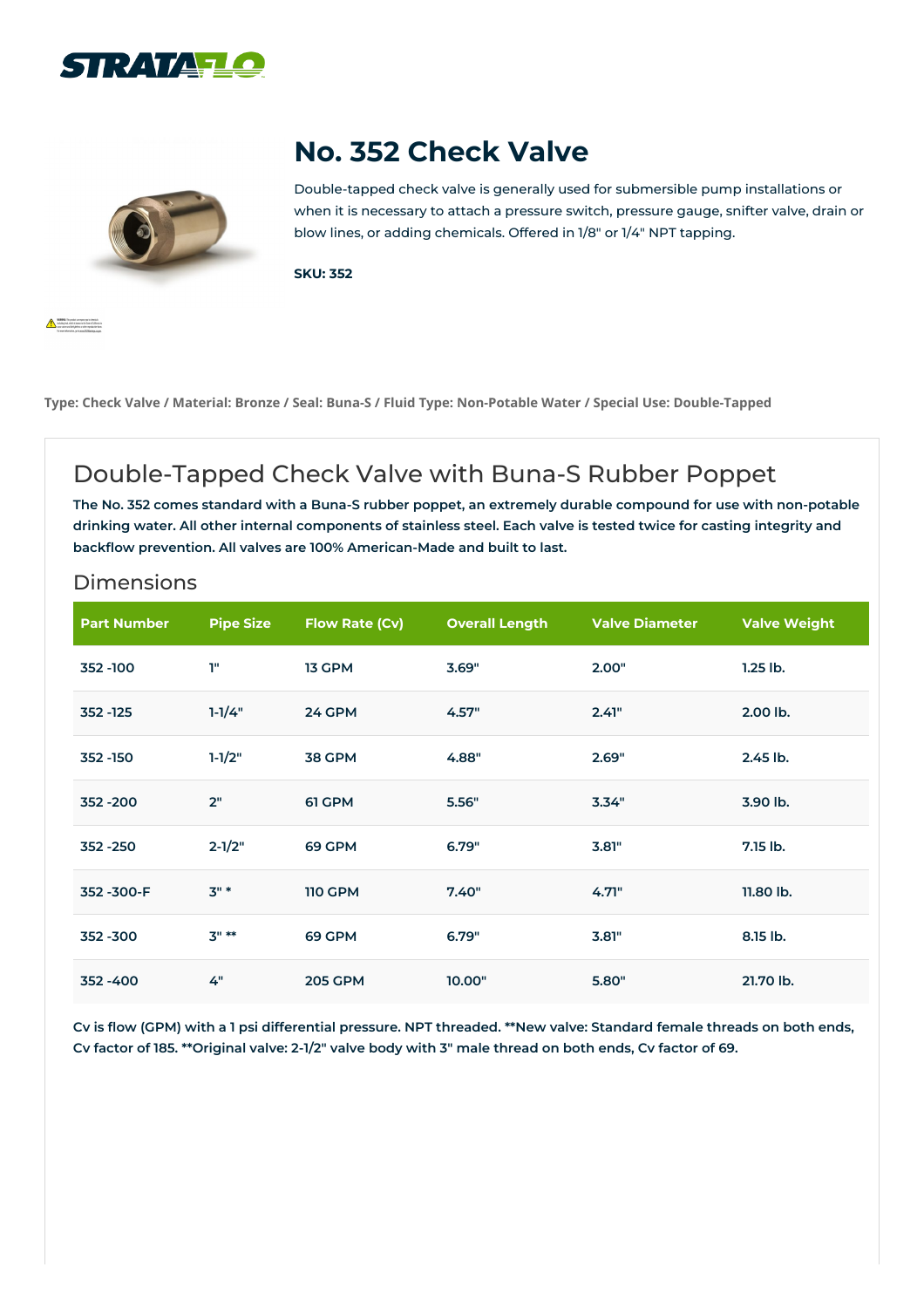### Materials & Operational Specifications

| <b>Part Name</b>              | <b>Specs</b>               |  |
|-------------------------------|----------------------------|--|
| <b>Body</b>                   | Cast Bronze C84400         |  |
| <b>Stem</b>                   | <b>303 Stainless Steel</b> |  |
| Poppet                        | <b>Buna-S Rubber</b>       |  |
| Spring                        | <b>302 Stainless Steel</b> |  |
| <b>Cup Washer</b>             | <b>304 Stainless Steel</b> |  |
| Locknut                       | 18/8 Stainless Steel       |  |
| <b>Country of Origin</b>      | Made in the USA            |  |
| Max. Temperature              | $225^{\circ}F$             |  |
| <b>Working Pressure</b>       | 400 psi                    |  |
| <b>Cracking Pressure</b>      | $1-2$ lbs.                 |  |
| <b>Opt. Cracking Pressure</b> | 1/2, 5, or 10 lbs.         |  |

## You may also like…





No. 3300 Check Valve  $$181.63 - $609.05$ Type: Check Valve Material: 303 Stainless Seal: Buna-S Fluid Types: Air, Drinking Water, Non-Potable Water No. F352 Check Valve  $$78.94 - $1,099.08$ Type: Check Valve Material: Lead-Free Bronze Seal: Buna-S Fluid Type: Drinking Water